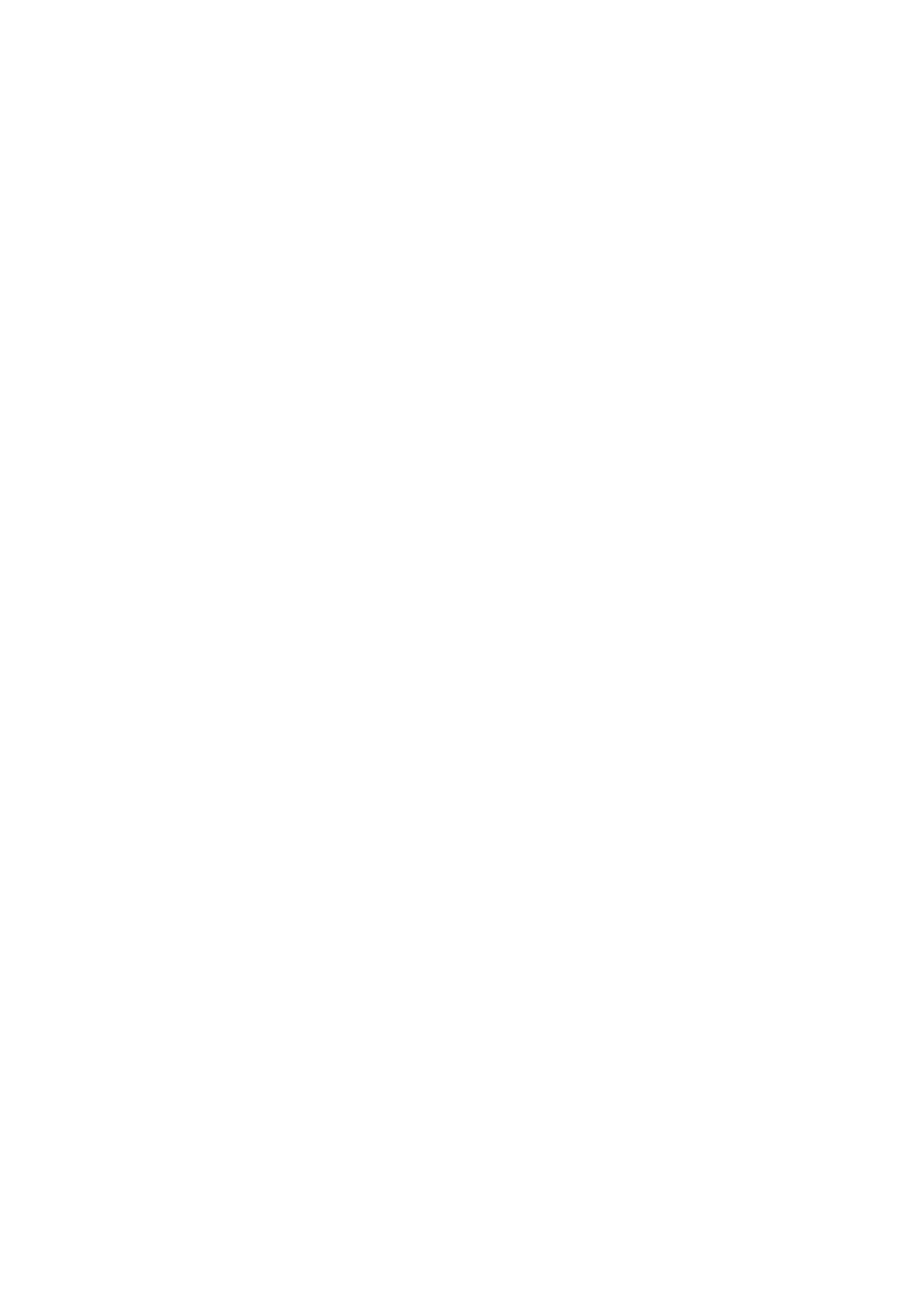## 4.9.1 VARIACIONES DEL INMOVILIZADO